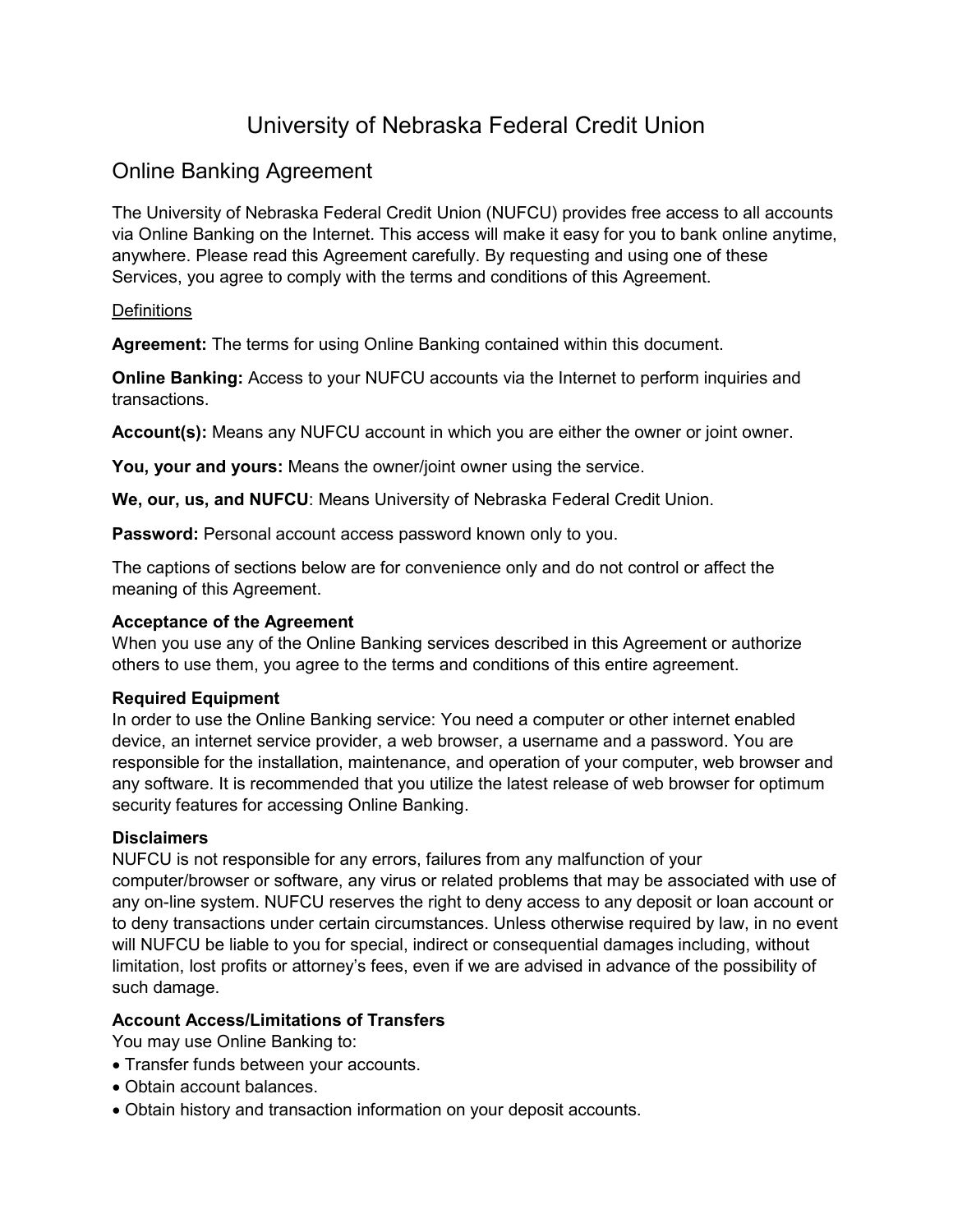- Obtain history and balance information on your loan accounts.
- Advance funds from certain loan accounts.
- Review electronic statements
- Pay bills to companies or individuals using our bill pay service.
- Make payments on your loans.
- Download account information into financial software.
- Review dividend and interest information.
- Perform account self-service, such as re-ordering checks, changing your username, password, address or email address.

#### **Bill Payments**

Please see separate disclosure for Bill Payment Product

#### **Account Alerts**

We allow you to choose alert messages for your accounts. We may add new alert options from time to time, or cancel old alerts. Each alert has different options to select from. The alerts will be sent to the email address you have provided. You are responsible for informing us when your email address changes. You agree that we will not be liable for any delays, failure to deliver, or the misdirected delivery of any alert; for any errors in the content of an alert, or for any actions taken or not taken by you or a third party in reliance of an alert.

We will do our best to provide the alerts in a timely manner with accurate information. We neither guarantee the delivery or accuracy of the contents of any alert. Your account alerts may contain some information about your accounts and anyone with access to your email will be able to view the contents of these un-encrypted alerts.

## **Transfers**

Transfers may be done within your account. Transfers will occur at the time you enter them.

Your ability to transfer funds between certain types of accounts is limited by federal law and your deposit agreement with NUFCU. You should refer to the deposit agreement for legal restrictions. Transfers made using the Online Banking service are counted against the permissible number of transfers described in the Membership Agreement.

You may not transfer more than the available funds in your account on the day the transfer takes place. If you do not have sufficient funds in your account, you are responsible for making alternate arrangements or rescheduling the transfer within Online Banking.

#### **Security and Your Password**

Your online security is a top priority with NUFCU. For that reason, the security information below has been chosen by us to protect your accounts and information against unauthorized access.

To protect your information, we require a 128-bit encryption level to access your accounts. If you are unsure of your encryption level, please check your web browser information. If you determine that your browser does not support 128-bit encryption, you will need to download the latest version of your web browser in order to access the secure pages of the website.

We also have implemented additional security levels that require you to authenticate yourself by more than one method. This additional authentication will provide additional security protection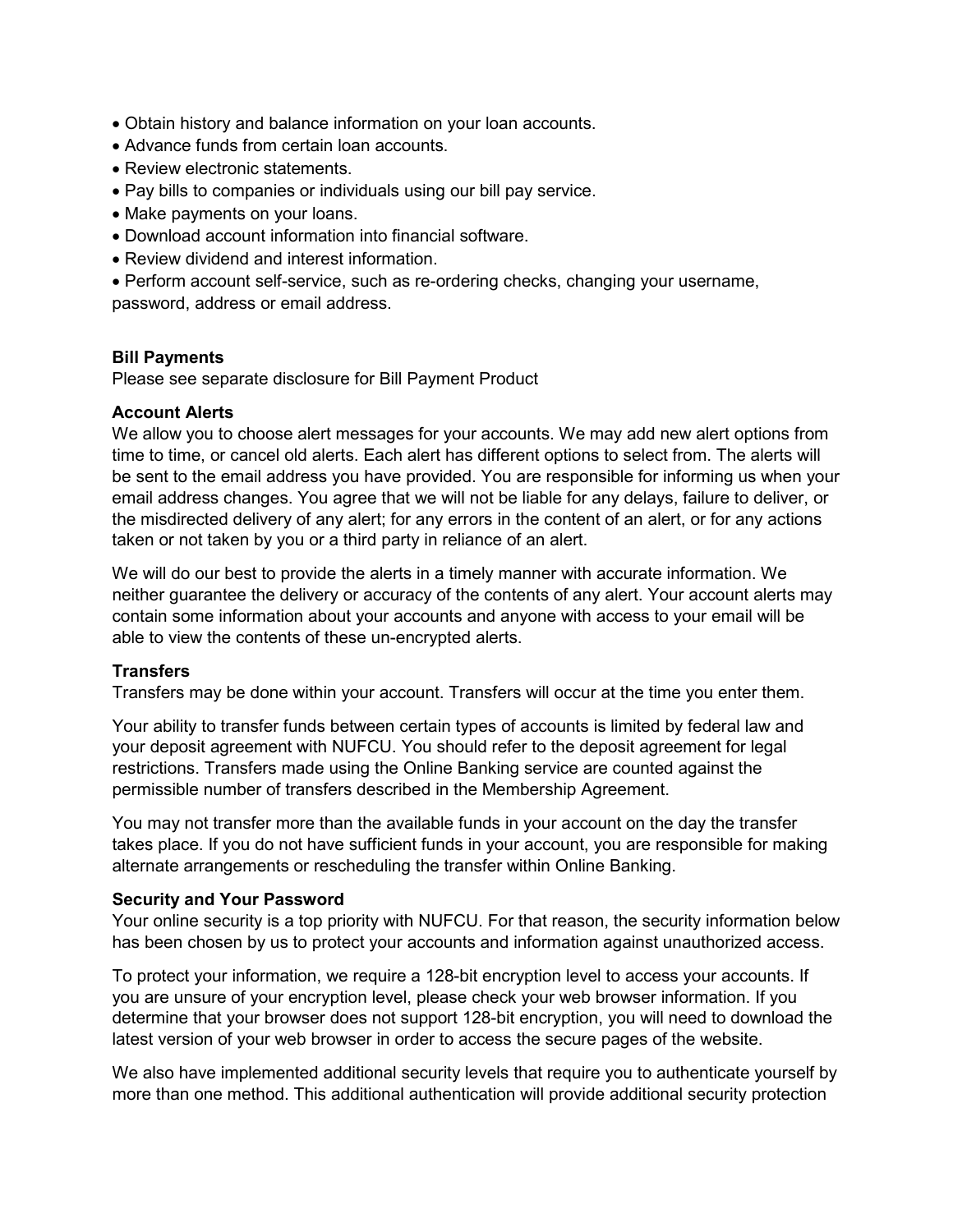that will prevent access to your information by others. These methods are 1) Multifactor Authentication 2) your Online Banking username and 3) your Online Banking password. The password may be between 8-32 alpha-numeric digits to provide additional security. If you think your password or username(s) may have been compromised, you must contact NUFCU immediately to have your username reset. If you lose or forget your password, contact NUFCU so that we may reset your password or use Forgot My Password link. Never give your password or username(s) to anyone via phone, email or any unsolicited manner. NUFCU will never ask for your personal private information in this manner. If you suspect that you may have given your information to someone erroneously, please contact us immediately so we may help you protect your information.

Multiple attempts at logging in with a wrong password will lock your access to your Online Banking accounts. If this occurs, you may call us and with the proper authentication, we will reset you for continued use.

For security purposes your session will automatically close after 15 minutes of inactivity.

The credit union suggests that you do not share your username and password with anyone. If you give someone your username and password, you are authorizing that person to use your service and you are responsible for all transactions that person performs while using your service. All transactions that person performs, even transactions you did not intend or want performed will be considered authorized transactions.

## **Your Email Address**

From time to time, we may send messages to your external email address. If, for any reason your external email address changes or becomes disabled, please contact NUFCU immediately (via secure message, online banking forms, in person, or by phone or by mail) to inform us of the change and allow you to receive account alerts or responses to member service issues.

#### **Joint Accounts**

If your Online Banking service is used on one or more joint accounts, we may act on verbal, written or electronic instructions of any authorized signer. Joint accounts using the same username will be identified as one service.

#### **Data Recording**

When you access Online Banking to conduct transactions, the information you enter may be recorded in a secure manner. By using Online Banking, you consent to such recording.

#### **No Signature Required**

When using Online Banking to conduct transactions, you agree that we may debit your account to complete the transactions or honor debits you have not signed.

#### **Disclosure of Account Information to Third Parties**

We will disclose information to third parties about your account or transfers you make:

• When it is necessary to complete or investigate or resolve a problem with a transfer or payment;

• In order to verify the existence and conditions of your account to a third party, such as a credit bureau;

• In order to comply with government agency or court orders, or in connection with fraud prevention or an investigation;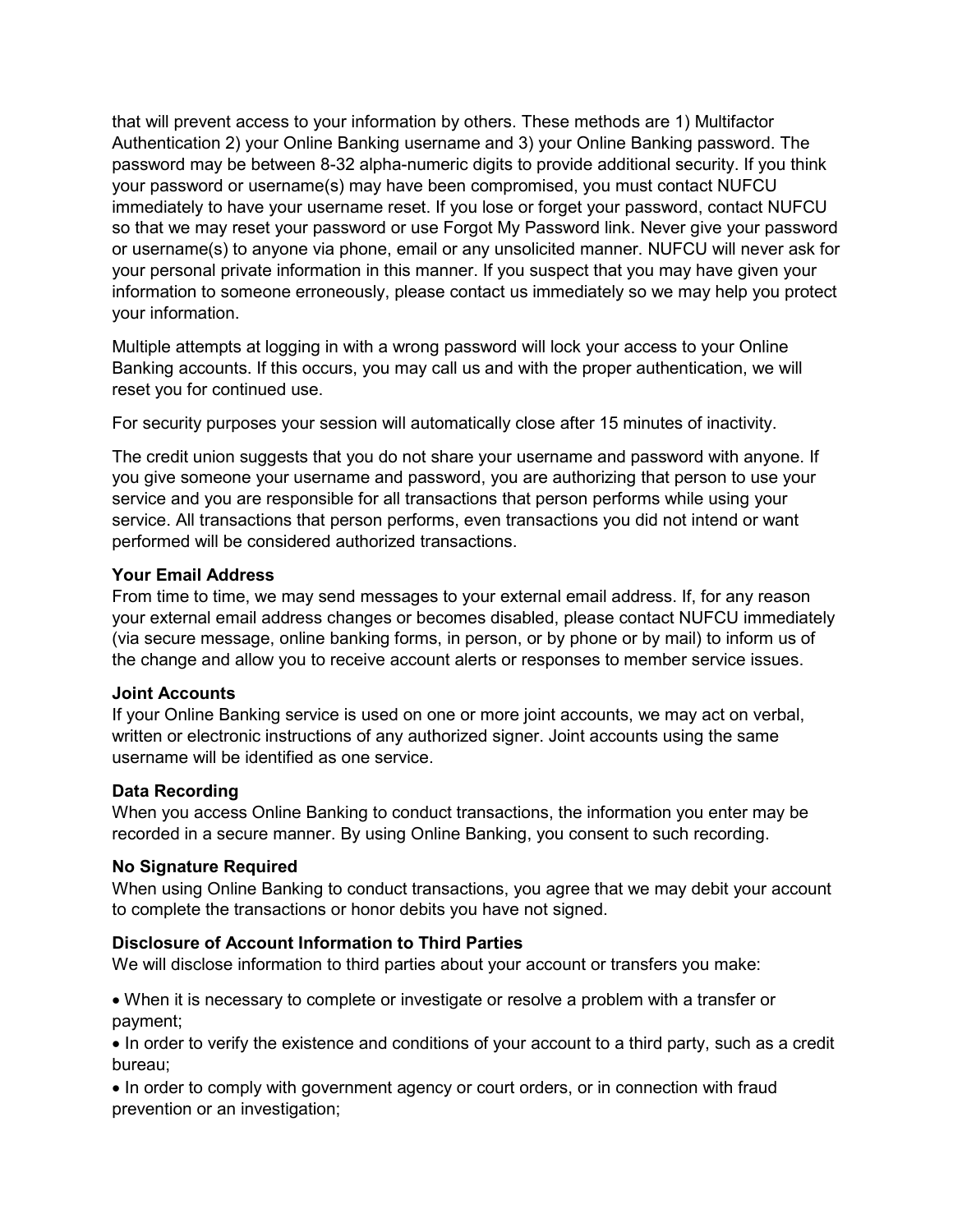- If you give us permission;
- With our affiliates as permitted under Federal and applicable state laws; or
- On a closed account, if we reasonably believe you have mishandled it

For more information about our privacy or security practices, go to our website at www.nufcu.org.

#### **Account Statements**

We show any transactions that occur within Online Banking on your monthly or periodic statements. A description of each transaction, the date and the amount of the transaction will appear on your statement.

## **Termination or Discontinuation**

Termination of Online Banking by you is done by not accessing or using the service. You do not need to contact the credit union. You continue to be liable and obligated under this agreement if any transactions or payments you have previously authorized or instructed to be completed prior to discontinuing usage, are completed. If you wish, you can notify NUFCU and we will terminate your online banking service upon your request.

NUFCU may suspend or terminate Online Banking access at its discretion on any account. NUFCU may change the options or services within Online Banking without advance notice.

#### **Disputes**

In the event of a dispute regarding any transactions occurring within Online Banking, you and NUFCU agree to resolve the dispute by looking to this Agreement. You agree that this Agreement is the complete and exclusive statement of the Agreement between you and NUFCU, which supersedes any proposal or prior agreement, oral or written, and any other communication between you and NUFCU relating to the subject matter of this Agreement. If there is a conflict between what one of the credit union's employees says and the terms of this Agreement, the terms of the Agreement will supersede.

Contact us immediately if you think:

- Your statement or transaction record is wrong
- You need more information about a transaction listed on your statement
- An unauthorized person has discovered your Online Banking password
- Someone has transferred or may transfer money from your account without your permission
- Bill payment transactions have been made without your authorization

We must hear from you no later than 60 days after we have sent you the first statement on which the problem or error appeared. If you tell us verbally, we may require you to send us your complaint or question in writing within ten (10) credit union business days (Online Banking members may use secure messaging).

When you contact us provide the following information:

- Your name and account number
- The date and dollar amount of the transaction in question
- The name of the payee if the transaction in question is a payment
- The transaction confirmation number assigned by Online Banking, if available
- A description of the transaction about which you are unsure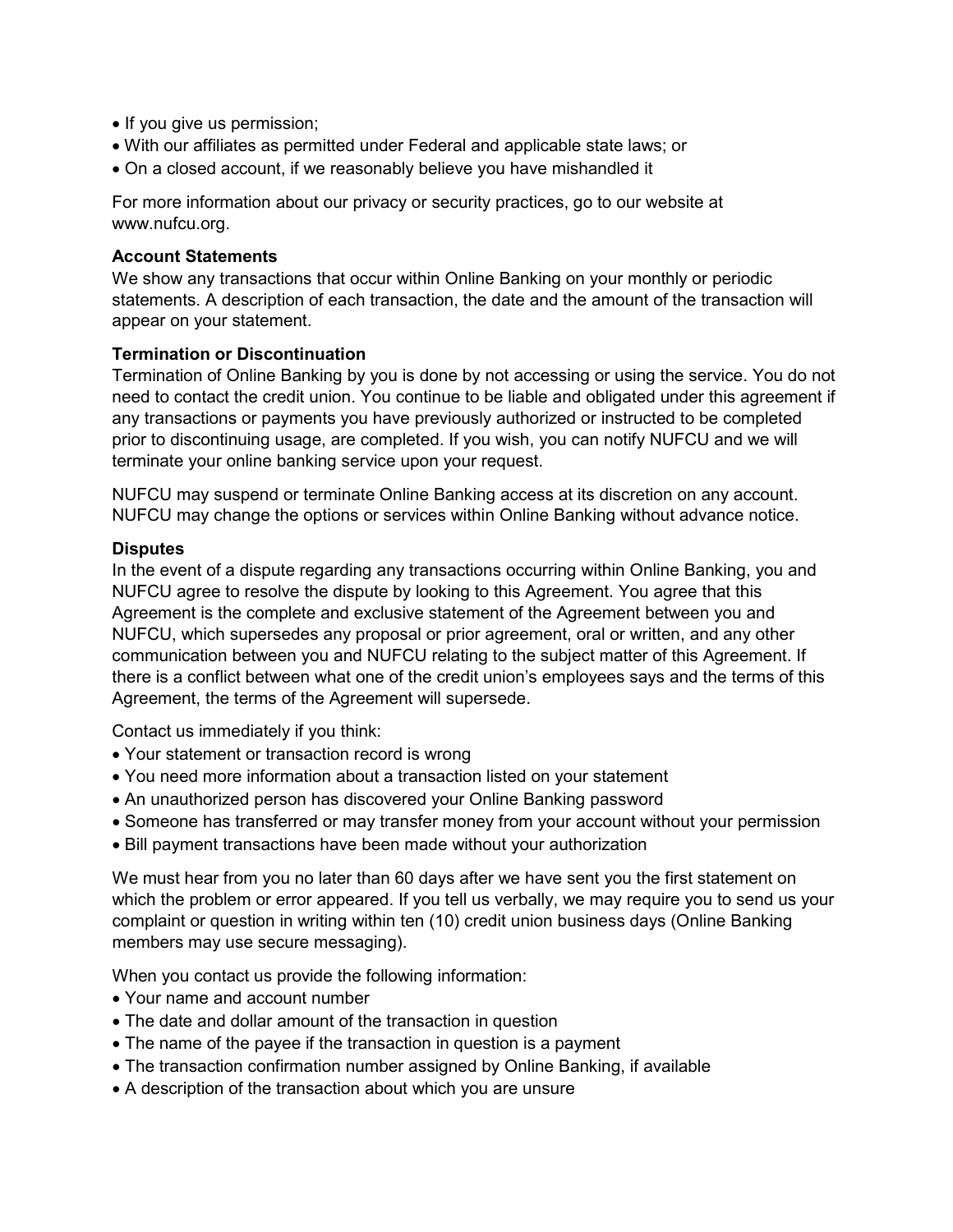Please explain as clearly as you can why you believe there is an error or why you need more information.

We will tell you the results of our investigation within 10 business days after we hear from you, and we will promptly correct any error we have made. If we need more time, however, we may take up to 45 days to investigate your complaint or question. In this case, we will provisionally credit your account within 10 credit union business days for the amount you think is in error, so that you have the use of the money during the time it takes us to complete our investigation. If we ask you to put your complaint or question in writing, and we do not receive your letter in 10 credit union business days, we reserve the right not to provisionally credit your account. If we conclude there was no error, we will send you a written explanation within three (3) credit union business days after we complete our investigation. You may request copies of the documents that we used in our investigation.

If you do not contact us within 60 days after the statement showing the transaction is mailed to you, you may not get back any of the money you lost from any unauthorized transactions.

## **NUFCU** 1720 P Street Lincoln, NE 68508 402-472-2087 or 1-800-875-5933 Email: info@nufcu.org (don't send sensitive information here) www.nufcu.org

## **Your Responsibilities**

Review your account statements from NUFCU upon receipt. If you notice anything that you suspect you did not authorize, contact us within 60 days of the statement receipt on which the item appears. If you do not notify us within 60 days, you may not be reimbursed. See your Membership Agreement for specific terms.

If you share your Online Banking username and password with anyone, all transactions they initiate with the information you provided to them are considered as authorized by you, even transactions you did not intend for them to make.

Log out of your browser when you are finished with each Online Banking session. For security, you will automatically be logged out of Online Banking after 15 minutes of inactivity.

For security purposes, we suggest that you do not allow your computer to remember your password. If you choose to register your computer for this purpose, please register only your personal, private, home owned computer, not a public one.

If you utilize purchased financial management software from a software vendor, you will need to seek assistance from them with problems you encounter in the downloading of information from Online Banking.

Maintain a current email address with us. This address may be used to contact you in the event of inability to contact you in other conventional methods. You may request changes to the email address by completing the email change form within Online Banking. Failure to maintain a current email or mailing address may result in Online Banking privileges being cancelled.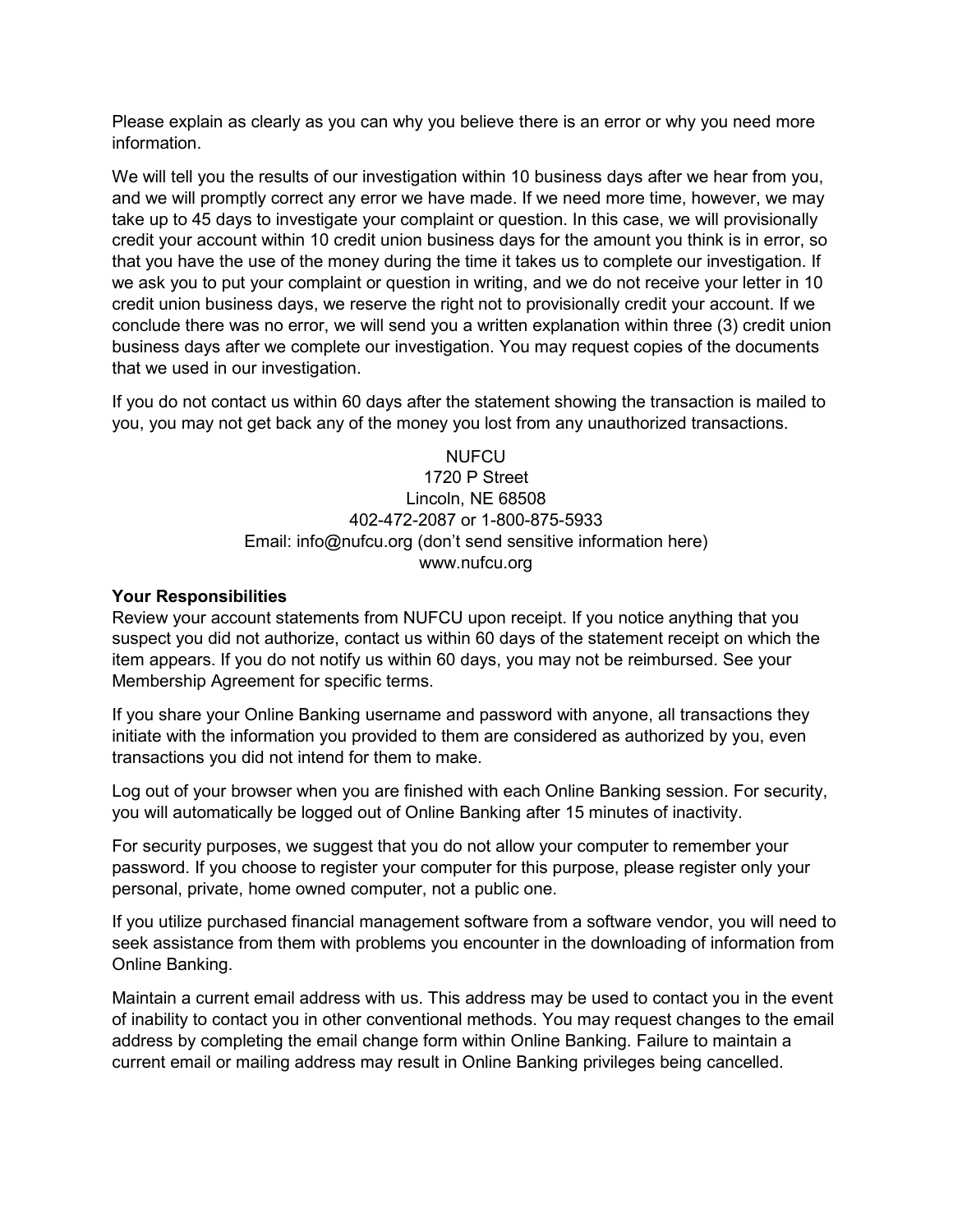## **Our Responsibilities**

Provide you with a secure, easy to use and dependable Online Banking service.

We will provide you support and assistance with problems you encounter in your use of Online Banking. To provide the transactions you authorize within Online Banking in a timely manner as disclosed in the Account Access/Limitations of Transfers and Transfers sections.

The tools and services within Online Banking are meant as aids to assist you in managing your accounts with NUFCU. They are not intended to give legal, tax or financial advice.

We may terminate your participation in Online Banking for any reason, including inactivity, or account misuse at any time. We will try to notify you in advance, but we are not obligated to do so.

**We will never contact you by phone or by email and request your Online Banking password. If you are contacted by anyone requesting this information, please contact us immediately by calling 402-472-2087 or 1-800-875-5933.** 

## **Changes to the Agreement**

Changes to this agreement may be revised at any time, effective upon posting the revised agreement to the Online Banking site. Continued use of Online Banking after posting of a revised Agreement constitutes acceptance of the revised terms and conditions of the Agreement.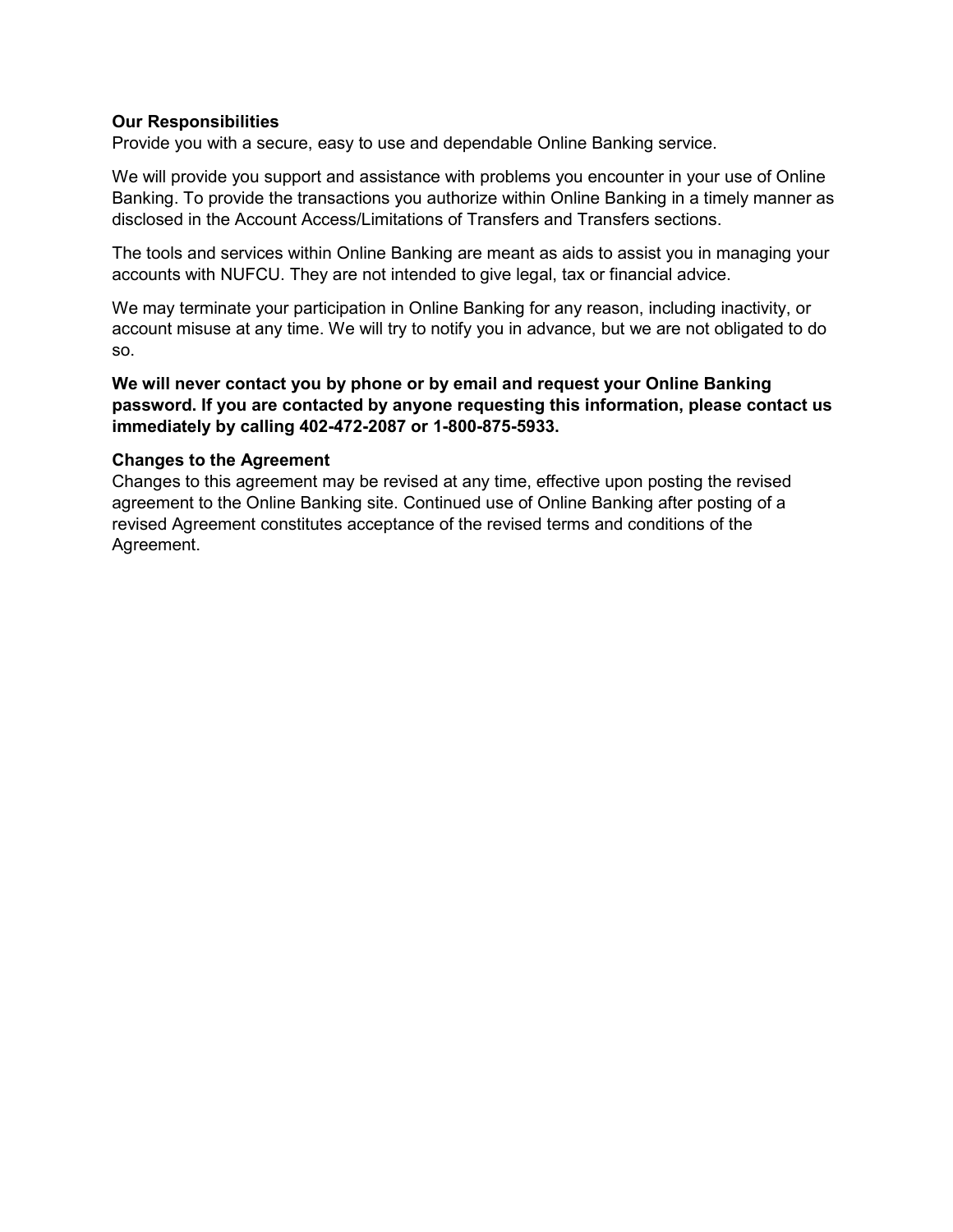## ELECTRONIC FUNDS TRANSFER DISCLOSURE

This disclosure only applies to consumer accounts established primarily for personal, family or household purposes. Any reference to "Us" or "We" refers to the University of Nebraska Federal Credit Union, its agents and affiliates. Any reference to "You" and "Your" refers to the account holding member, any joint account holders and account beneficiaries.

## **General Information.**

*Telephone number.* When We suggest or require You to call Us, the telephone number to call is 402-472-2087, or toll free at 800-875-5933.

*Address.* When We suggest or require You to write Us, the address to write Us at is:

University of Nebraska Federal Credit Union Payment Services P.O. Box 82847 Lincoln, NE 68501-2847

**Business Days.** For purposes of these disclosures, our business days are Monday through Friday, except when those days are holidays observed by the Federal Reserve Board, and even though some of our offices may be open on Saturdays or Sundays.

## **Types of Electronic Funds Transfers.**

Electronic fund transfers can be made to or from the deposit Accounts that You have with Us (Account) by: (1) preauthorized transfers, (2) electronic check conversions, (3) telephone transfers, (4) on-line transfers or bill payment through the use of our internet banking services, (5) transactions to other payees You have initiated via the Internet or telephone, (6) transactions initiated at automated teller machines (ATMs) through the use of an ATM card or Debit Card (Card) (7) transactions initiated through mobile banking app and (8) transactions initiated at selected network Point of Sale (POS) terminals through the use of Your Card. The important information and disclosures set forth below apply to such electronic fund transfers, the accounts to which they are made and to Your Card.

## **Preauthorized Transfers.**

You may authorize payments of specific amounts to be made from Your Account directly by Us to third parties on a continuing periodic basis. To arrange for this service, You should contact the person or company You will be paying. A preauthorized transfer will continue to be made from the Account in the same amount and frequency as initially established until You terminate the preauthorized transfer instructions with the person or company whom You have been paying.

*Notice of varying amounts.* If these regular payments may vary in amount, the person You are going to pay should tell You, 10 days before each payment, when it will be made and how much it will be.

*Right to stop payment and procedure for doing so.* If You have told Us in advance to make regular payments out of Your Account, You can stop any of these payments. You can do so by calling Us or writing Us.

You must contact Us with enough advance notice to receive Your request 3 business days or more before the payment is scheduled to be made. If You call, We may also require You to put Your request in writing and get it to Us within 14 days after You call. A fee may apply.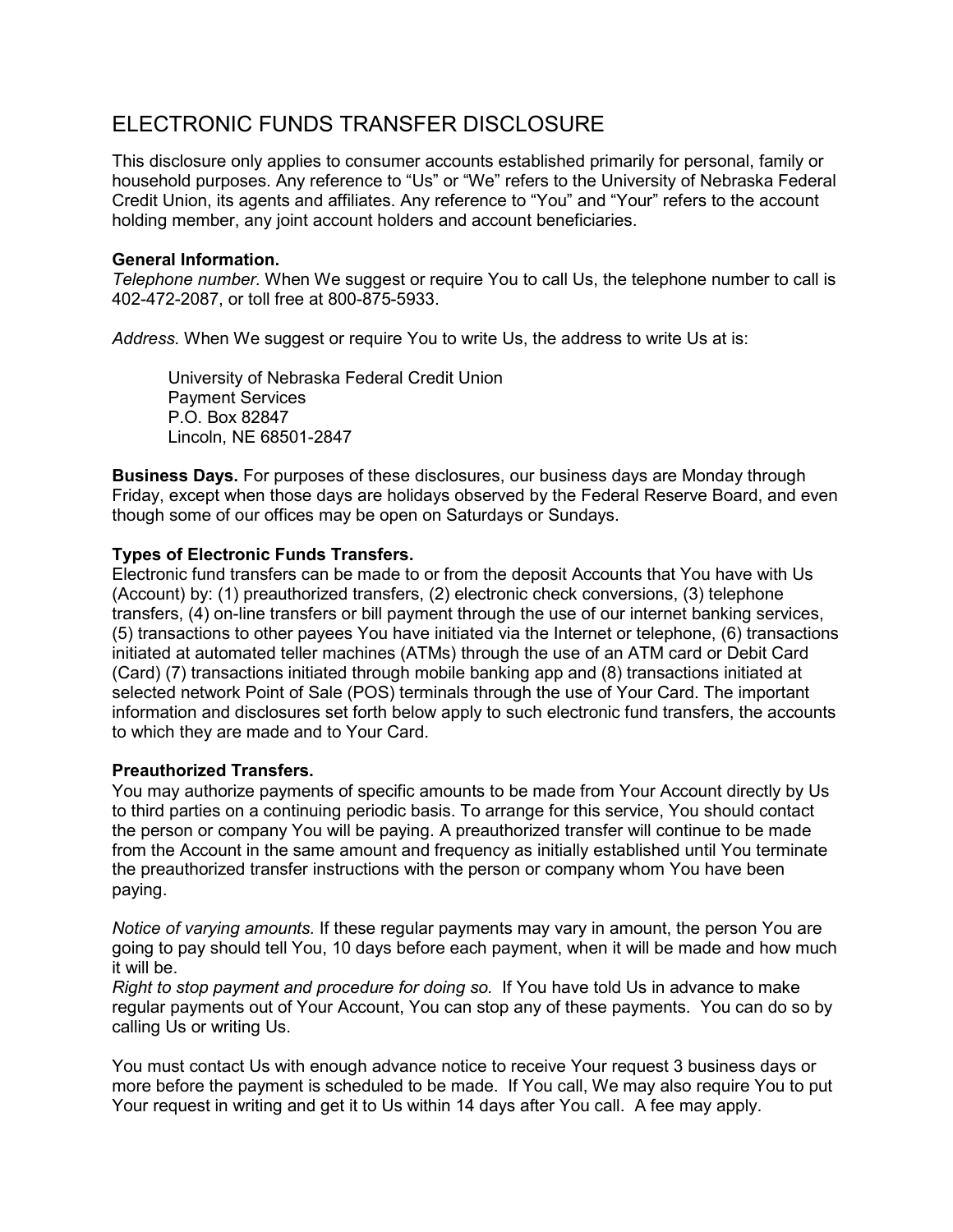*Liability for failure to stop payment of preauthorized transfer.* If You order Us to stop one of these payments 3 business days or more before the transfer is scheduled, and We do not do so, We will be liable for Your losses or damages.

*Preauthorized credits.* If You have arranged to have direct deposits made to Your Account at least once every 60 days from the same person or company, You can call Us to find out whether or not the deposit has been made.

## **Electronic check conversion.**

You may authorize a merchant or other payee to make a one-time electronic payment from Your Checking Account using information from Your check to:

(i) Pay for purchases.

(ii) Pay bills.

## **Telephone Transfers, Internet Services, Bill Pay and Mobile Banking.**

More information about these services will be provided at the time You enroll or begin using them.

#### **Transactions initiated via the Internet, Mobile Banking or Telephone.**

You may authorize a third party to initiate an individual payment in a specific amount from Your Account by providing Your Account information and authorization to such third party via the Internet, Mobile Banking or via Telephone. Any payment so authorized will be subject to sufficient funds being available in the designated Account.

#### **Card.**

You may use Your Card to perform the following transactions at an ATM:

(i) Withdraw cash from Your checking or savings Account,

(ii) Transfer funds between Your checking and savings Accounts whenever You request,

(iii) Deposit funds into Your checking and savings Account at foreign ATMs that would accept your deposits, and

(iv)Inquire as to Your Account balance(s).

Some of these services may not be available at all ATMs.

You may also use Your Card to pay, at POS terminals, for the purchase of goods and services at any merchant that has agreed to accept the Card.

#### **Limitations.**

The following limitations apply to all electronic funds transfers. There is no limit on transfers unless stated below. For security reasons, there may be limits on the number of transfers You can make using our ATMs, bill payment service, and POS transactions.

#### *Limitations on dollar amounts of transfers.*

(i) You may withdraw, in aggregate, up to \$500 from ATMs each day.

(ii) You may purchase up to \$5000 worth of goods or services each day in our POS transactions.

## **Your Liability.**

Tell Us AT ONCE if You believe Your Card or the Personal Identification Number (PIN) used to access Your Account using the Card, has been lost or stolen, or if You believe that an electronic fund transfer has been made without Your permission using information from Your check. Telephoning is the best way of keeping Your possible losses down. You could lose all the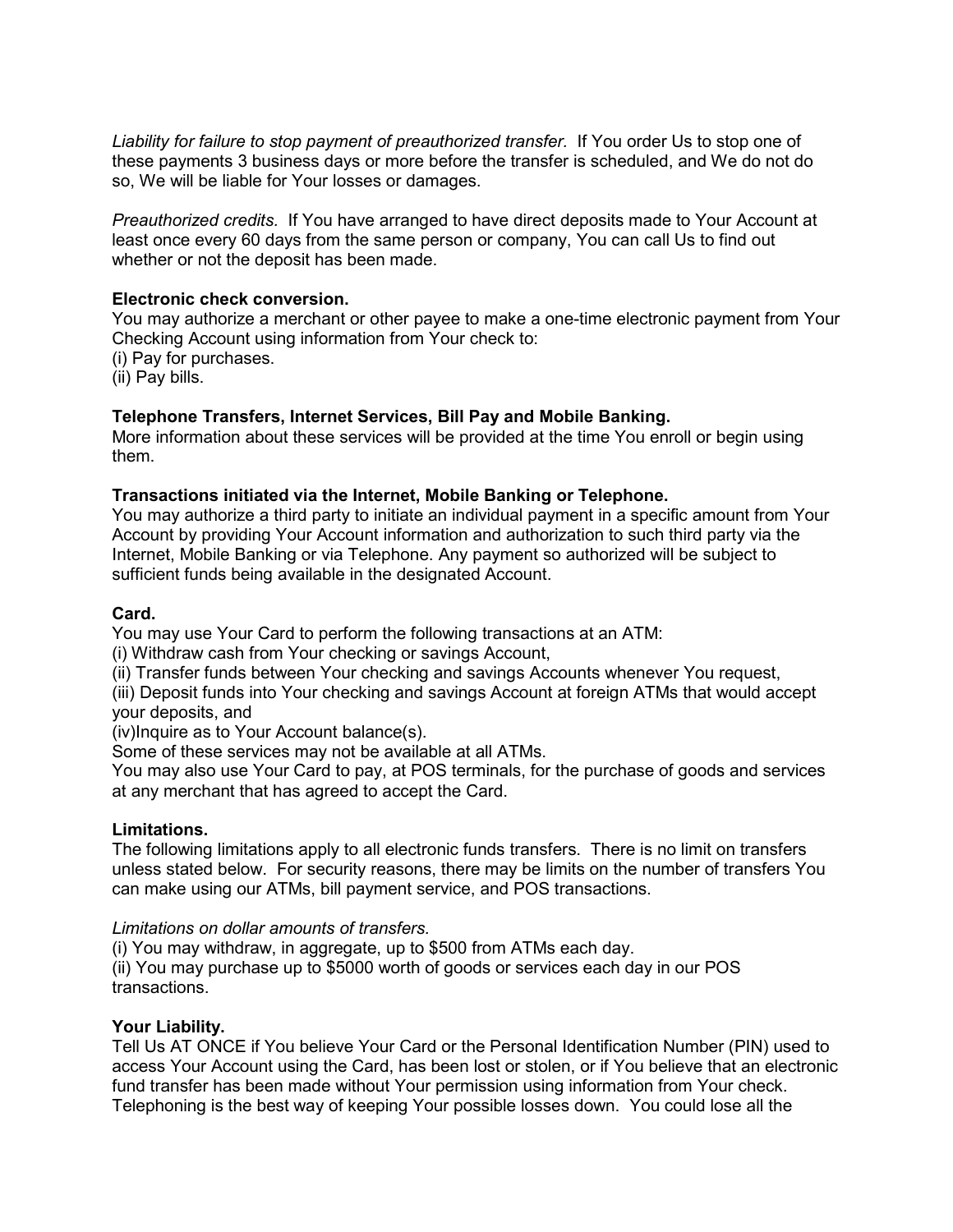money in Your Account (plus Your maximum overdraft line of credit). If You tell Us within 2 business days after You learn of the loss or theft of Your Card and/or PIN, You can lose no more than \$50 if someone used Your card without Your permission. If You do NOT tell Us within 2 business days after You learn of the loss or theft of Your Card and/or PIN, and We can prove We could have stopped someone from using Your Card without Your permission if You had told Us, You could lose as much as \$500.

Also, if Your statement shows transfers that You did not make, including those made by Card, PIN or other means, tell Us AT ONCE. If You do not tell Us within 60 days after the statement was mailed to You, You may not get back any money You lost after the 60 days if We can prove that We could have stopped someone from taking the money if You had told Us in time. If a good reason (such as a long trip or a hospital stay) kept You from telling Us, We will extend the time periods.

If You believe Your Card and/or PIN has been lost or stolen, call or write Us. You should also call the number or write to the address listed above if You believe a transfer has been made using the information from Your check without Your permission.

## **Additional Disclosures.**

#### *Confidentiality.*

We will disclose information to third parties about Your Account or the transfers You make: (i) Where it is necessary for completing transfers, or

(ii) In order to verify the existence and condition of Your Account for a third party, such as a credit bureau or merchant, or

(iii) In order to comply with a government agency or court orders, or

(iv) If you give Us Your written permission.

#### *Documentation.*

You can get a receipt at the time You make any transfer to or from Your Account using one of our ATMs and POS terminals, except that some merchants may not provide receipts for small transactions \$15 and under.

*Periodic Statements.* You will get a monthly account statement (unless there are no transfers in a particular month. In any case You will get the statement at least quarterly).

*Our Liability.* If We do not complete a transfer to or from Your Account on time or in the correct amount according to our agreement with You, We will be liable for Your losses or damages. However, there are some exceptions. We will not be liable, for instance:

(1) If, through no fault of Ours, You do not have enough money in Your Account to make the transfer.

(2) If the transfer would go over the credit limit on Your overdraft line.

(3) If the automated teller machine where You are making the transfer does not have enough cash.

(4) If the system was not working properly and You knew about the breakdown when You started the transfer.

(5) If circumstances beyond our control (such as fire or flood) prevent the transfer, despite reasonable precautions that We have taken.

(6) There may be other exceptions stated in our agreement with You.